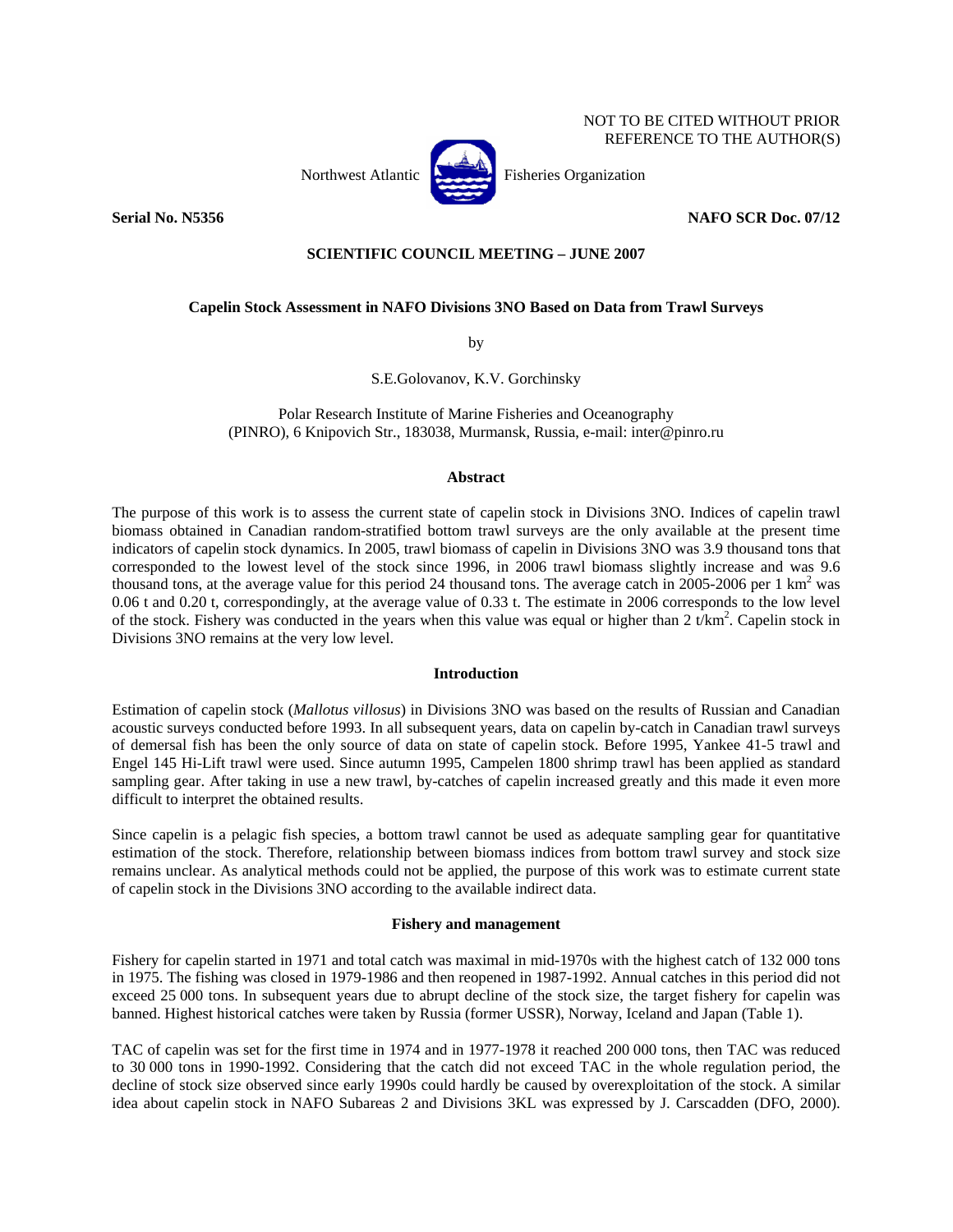Because of dramatic decline of the capelin stock size since 1993, the ban on target fishery for capelin was imposed as a regulation measure.

#### **Research surveys**

- 1) Acoustic surveys of capelin stock in Divisions 3NO were conducted by the USSR/Russia in 1975-1994 and Canada in 1981-1992.
- 2) Spring and autumn bottom trawl surveys of Canada in 1995-2006.

## **Biological characteristics**

Compared to the previous survey, when one modal class of 15 cm was expressed in the length composition of capelin, in 2006 two peaks at 10 and 15 cm are distinctly seen (Fig. 1). Similar to the last year, proportion of males and females remained the same. A number of juveniles increased 5 times compared to the previous year and constituted about 10 % (Fig. 2). Dependences between capelin length and weight (Fig. 3), as well as length and age (Fig. 4), obtained with the use of GLM procedure remained similar to those of last year.

### **Stock assessment**

### *Stock assessment based on data of acoustic surveys*

Acoustic surveys of capelin stock in Divisions 3NO were conducted by the USSR/Russia in 1975-1994 and Canada in 1981-1992. Now, it is difficult to compare the results of these surveys since some Russian assessments were merged for Divisions 3LNO. However, both surveys showed that maximum stock size was registered in 1988 and then an abrupt decline was observed after 1990 (Table 2). Despite the collapse of the stock registered in surveys conducted in Divisions 3 LNO, TAC remained at the same level of 30 000 tons in 2 years.

In recent years, STACFIS several times has advised to conduct investigations of capelin stock in Division 3NO utilizing trawl-acoustic surveys to allow comparison with historical time series. However, this advice was not followed.

### *Indices of trawl biomass according to the data from Canadian spring surveys*

Indices of capelin biomass obtained in Canadian random-stratified bottom surveys are the only available at the present time indicators of capelin stock dynamics. Since autumn 1995, Campelen 1800 shrimp trawl has been used as a standard sampling gear instead of Engel 145 Hi-Lift trawl and the catch rate of Campelen trawl for capelin appeared to be much higher (Lilly and Simpson, 2000).

The applicability of biomass indices obtained by Campelen trawl for assessment of capelin stock was investigated by identification of relationship between values of trawl and acoustic biomasses of capelin in Division 3L obtained in 1999-2004 (Gorchinsky and Golovanov, 2005).

In 1996-2005, trawl biomass of capelin in Divisions 3NO varied greatly from 3.9 to 58.1 thousand tons (Fig. 5). In 2006, trawl biomass slightly increase and was 9.6 thousand tons. An indirect sign of a slight growth of capelin stock can be the increased estimation by data of the autumn survey of 2006, since trends of biomass indices by data of spring and autumn surveys were similar, excluding 1998 and 2002 (Fig. 6).

Based on the results of classification of average catches per  $1 \text{ km}^2$  in 1990-2004, the estimate in 2005 corresponds to the lowest level of the stock observed in the period since 1996. In 2006, the average catch per  $1 \text{km}^2$  obtained by bootstrapping of values of actual catches, increased insufficiently and constituted  $0.20$  t/km<sup>2</sup> (Fig. 7). Fishing was conducted in the years when this parameter exceeded or was approximately close to 2 t/km<sup>2</sup>.

The results of assessment show that capelin stock in Division 3NO remains in depressive state (Shibanov et al. 2002; Gorchinsky 2003, 2004; Gorchinsky and Golovanov, 2005; Golovanov and Gorchinsky, 2006). Results of analysis of capelin stock status in 2006 give ground to prolong advice of the Scientific Council about the ban on target fishery for capelin in 2008-2009. A more precise estimation of the stock will be possible if trawl-acoustic surveys are resumed.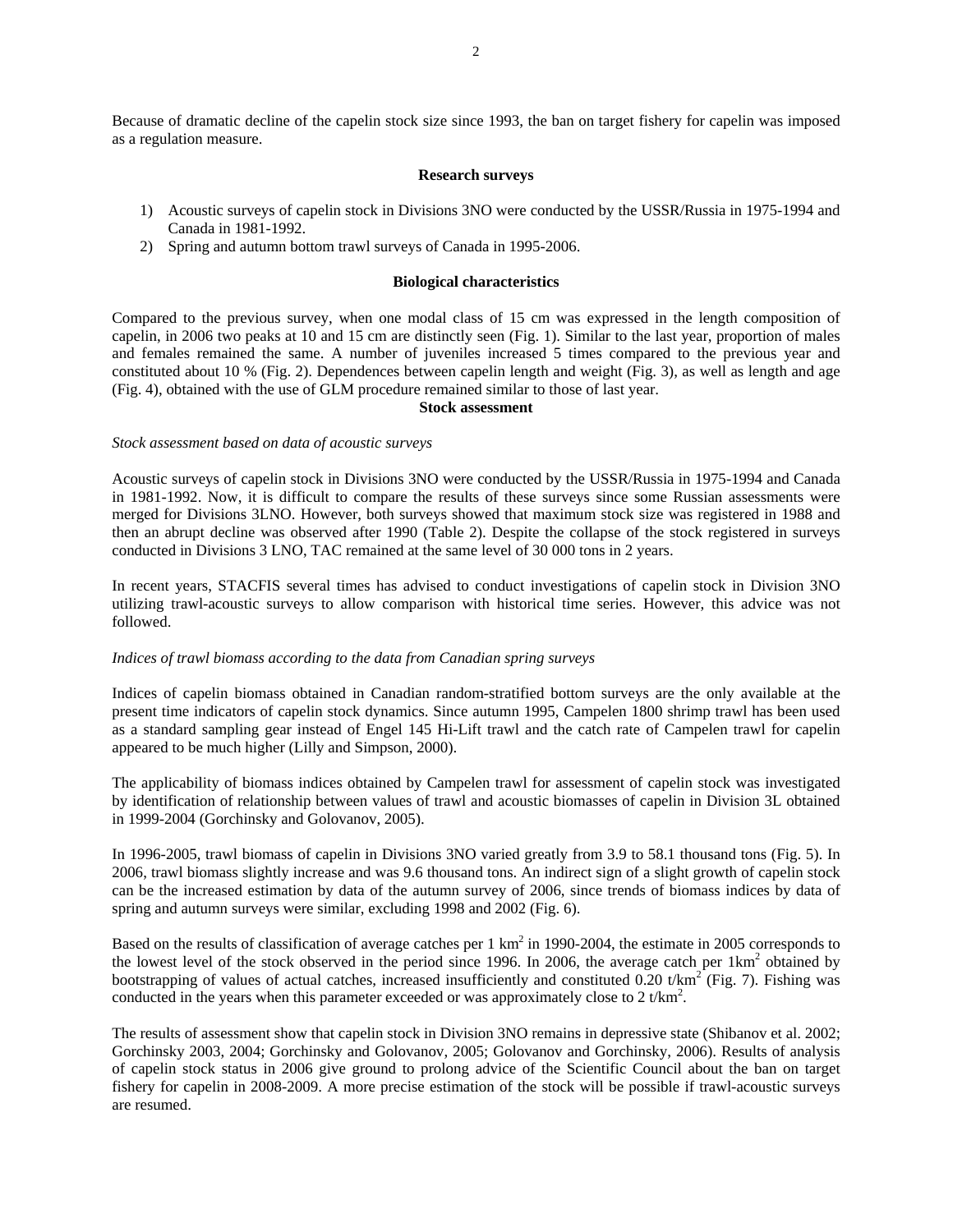In today situation when the target fishing is banned and no acoustic surveys of capelin in Divisions 3NO are conducted on a regular basis, it is impossible to calculate LRPs.

#### *Distribution of capelin stock*

In 8 cases during last 10 years capelin stock distributed mostly in Division 3O or approximately in even proportions between the Divisions. The characteristic pattern of the distribution was that in odd years main aggregations as a rule occurred on the slopes of the bank and in even years fish mostly concentrated in the central shallow part of the bank. In 2005, the distribution was to some extent different from that in previous year and the highest catches were registered in the central shallow part of the bank. In 2006, survey was covered only shallow part of Divisions 3NO and number of trawl stations were in 3 times less, compared to previous years (Fig. 8).

#### **Acknowledgments**

We would like to express our gratitude to F. K. Mowbray from Department of Fisheries and Oceans, St. John's, Canada for data of Canadian scientists collected in trawl surveys and cooperation on this report.

#### **References**

- ANON. 2000. DFO 2000. Capelin in Subarea 2+Div. 3KL Update. DFO Science Stock Status Report B2-02 (2001). 5 p.
- CARSCADDEN, J. 1986. The Southeast Shoal (Div. 3NO) capelin stock. NAFO SCR Doc. 86/53. 7p.
- DOUBLEDAY, W. G. (ed.). 1981. Manual on groundfish surveys in the Northwest Atlantic. NAFO Sci. Coun. Studies 2. P. 7-55.
- GORCHINSKY, K. V. 2003. Using Trawlable Biomass Data from Canadian Bottom Trawl Survey in Spring 2002 to estimate Capelin State of the Stock on the Grand Bank. NAFO SCR Doc. 03/37. 6 p.
- GORCHINSKY, K. V. 2004. 2004. Update on Capelin Stock Status in Divisions 3NO. NAFO SCR Doc. 04/17. 5 p.
- GORCHINSKY, K. V. and GOLOVANOV, S. E. 2005. State of Capelin Stock in NAFO Divisions 3NO Based on Data from Trawl Surveys. NAFO SCR Doc. 05/17. 9 p.
- GOLOVANOV, S. E., and K. V. GORCHINSKY. 2006. Updated State of Capelin Stock in NAFO Divisions 3NO Based on Data from Trawl Surveys. NAFO SCR Doc. 06/06. 7 p.
- LILLY, G. R. 1999. By-catches of capelin during spring and autumn bottom-trawl surveys in Divisions 2J3KL in 1998. In: Capelin in SA2 + Div. 3KL. Edited by Anon. CSAS Res. Doc. 99/206. P. 83-111.

LILLY, G. R. AND M. SIMPSON. 2000. Distribution and biomass of capelin, Arctic cod and sand lance on the Northeast Newfoundland Shelf and Grand Bank as deduced from bottom trawl surveys. DFO Can. Stock Assess. Sec. Res. Doc., 91. P. 1-40.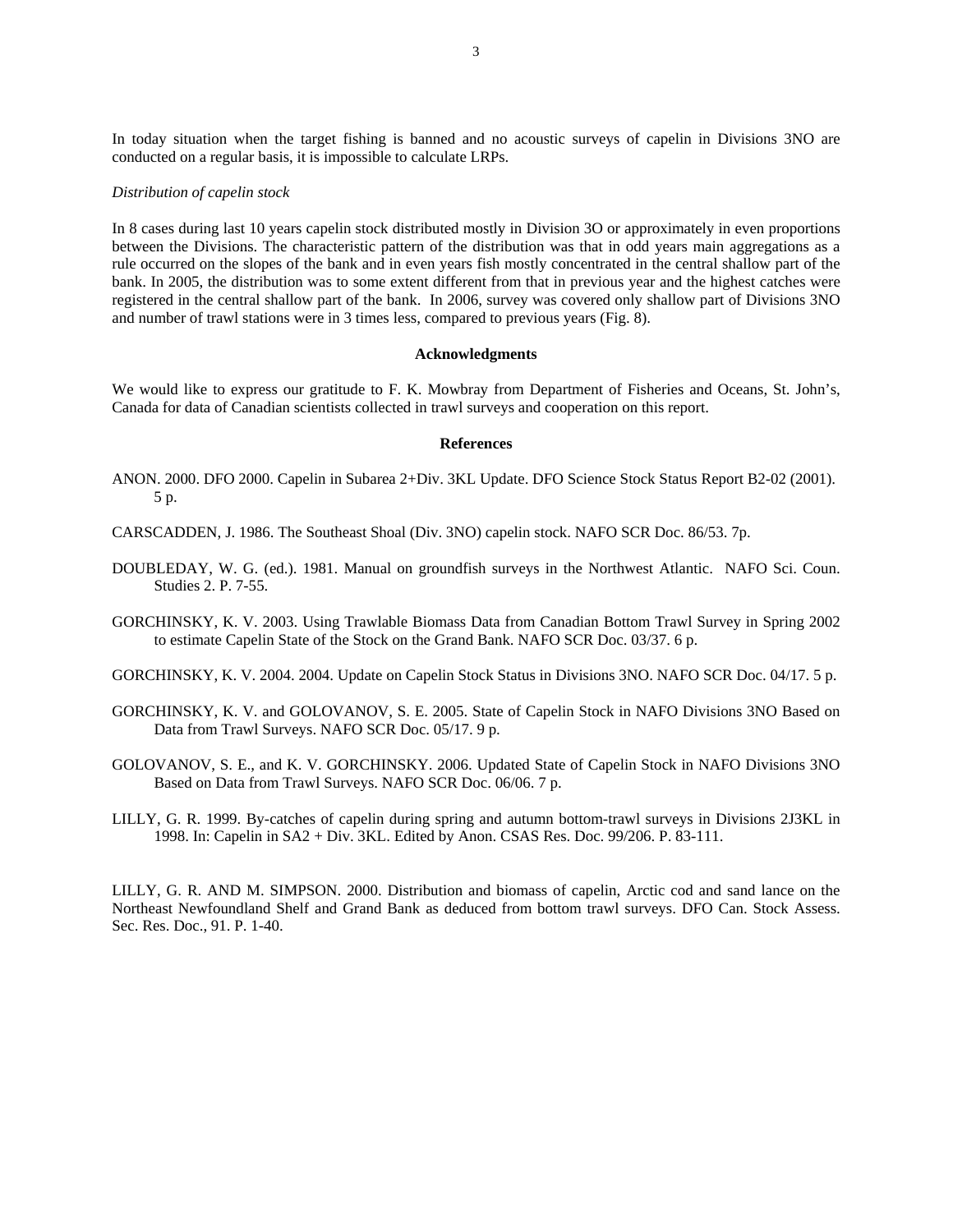|              |     | Year BGR CAN CUB DDR |     |    | <b>ISL</b> | <b>IRL</b> | <b>JPN</b> | <b>NOR</b>                     | <b>POL</b>     | E/PRT ROM E/ESP |                |      | <b>RUS</b> | <b>Total</b>       | <b>TAC</b>          |
|--------------|-----|----------------------|-----|----|------------|------------|------------|--------------------------------|----------------|-----------------|----------------|------|------------|--------------------|---------------------|
| 1970         |     |                      |     |    |            |            |            |                                |                |                 |                |      |            | 0                  |                     |
| 1971         |     |                      |     |    |            |            |            |                                |                |                 |                |      | 750        | 750                |                     |
| 1972         | 166 |                      |     |    |            |            |            |                                |                |                 |                |      | 20598      | 20764              |                     |
| 1973         |     | 1658                 |     |    |            |            |            | 41293                          | 203            |                 |                |      |            | 83721 126875       |                     |
| 1974         |     | 3698                 |     |    |            |            |            | 43682                          |                | 500             |                | 4016 |            |                    | 48855 100751 148000 |
| 1975         |     |                      |     |    | 15814      |            | 2734       | 37477 4306                     |                |                 |                | 3748 |            |                    | 67704 131783 180000 |
| 1976         | 311 | 5233                 |     |    | 8839 230   |            | 5007       | 23178 3778                     |                |                 |                |      |            |                    | 63610 110186 180000 |
| 1977         |     | 36                   | 700 |    | 2994       |            | 3746       | 21499                          | 401            |                 |                |      | 17322      |                    | 46698 200000        |
| 1978         |     |                      |     | 56 | 116        |            | 665        | 4237                           | $\overline{7}$ |                 | $\overline{7}$ |      | 119        |                    | 5207 200000         |
| 1979         |     |                      |     |    |            |            |            |                                |                |                 |                |      |            | $\bf{0}$           | $\pmb{0}$           |
| 1980         |     |                      |     |    |            |            |            |                                |                |                 |                |      |            | 0                  | $\mathbf 0$         |
| 1981         |     |                      |     |    |            |            |            |                                |                |                 |                |      |            | 0                  | $\mathbf 0$         |
| 1982         |     |                      |     |    |            |            |            |                                |                |                 |                |      |            | 0                  | $\mathbf 0$         |
| 1983         |     |                      |     |    |            |            |            |                                |                |                 |                |      |            | 0                  | $\mathbf 0$         |
| 1984         |     |                      |     |    |            |            |            |                                |                |                 |                |      |            | 0                  | $\mathbf 0$         |
| 1985         |     |                      | 3   |    |            |            |            |                                |                |                 |                |      |            | 3                  | $\mathbf 0$         |
| 1986         |     |                      |     |    |            |            |            |                                |                |                 |                |      |            | $\bf{0}$           | $\mathbf 0$         |
| 1987         |     |                      |     |    |            |            | 793        |                                |                |                 |                |      | 14         | 807                | 10000               |
| 1988         |     |                      |     |    |            |            | 1395       | 1094                           |                |                 |                |      | 4738       | 7227               | 15000               |
| 1989         |     |                      |     |    |            |            | 2222       | 4085                           |                |                 |                |      | 3189       | 9496               | 28000               |
| 1990         |     |                      | 85  |    |            |            | 2054       | 8415                           |                |                 |                |      | 14076      | 24630              | 30000               |
| 1991         |     |                      | 118 |    |            |            |            |                                |                |                 |                |      |            | 118                | 30000               |
| 1992         |     |                      | 65  |    |            |            |            |                                |                |                 |                |      |            | 65                 | 30000               |
| 1993         |     |                      | 3   |    |            |            |            |                                |                |                 |                |      |            | 3                  | $\mathbf 0$         |
| 1994         |     |                      |     |    |            |            |            |                                |                |                 |                |      |            | $\bf{0}$           | $\mathbf 0$         |
| 1995         |     |                      |     |    |            |            |            |                                |                |                 |                |      |            | $\bf{0}$           | $\mathbf 0$         |
| 1996         |     |                      |     |    |            |            |            |                                |                |                 |                |      |            | 0                  | $\boldsymbol{0}$    |
| 1997         |     |                      |     |    |            |            |            |                                |                |                 |                |      |            | 0                  | $\mathbf 0$         |
| 1998         |     |                      |     |    |            |            |            |                                |                |                 |                |      |            | 0                  | $\mathbf 0$         |
| 1999         |     |                      |     |    |            |            |            |                                |                |                 |                |      |            | 0                  | $\pmb{0}$           |
| 2000         |     |                      |     |    |            |            |            |                                |                |                 |                |      |            | $\bf{0}$           | $\mathbf 0$         |
| 2001         |     |                      |     |    |            |            |            |                                |                |                 |                |      |            | 0                  | $\boldsymbol{0}$    |
| 2002         |     |                      |     |    |            |            |            |                                |                |                 |                |      |            | 0                  | $\mathbf 0$         |
| 2003         |     |                      |     |    |            |            |            |                                |                |                 |                |      |            | 0                  | $\mathbf 0$         |
| 2004         |     |                      |     |    |            |            |            |                                |                |                 |                |      |            | 0                  | $\mathbf 0$         |
| 2005         |     |                      |     |    |            |            |            |                                |                |                 |                |      |            | 0                  | $\mathbf 0$         |
| 2006         |     |                      |     |    |            |            |            |                                |                |                 |                |      |            | 0                  | $\mathbf 0$         |
| <b>Total</b> |     | 477 10625 1059       |     |    |            |            |            | 56 27763 230 20670 193375 8695 |                | 500             | 7              |      |            | 7764 338772 609993 |                     |

TABLE 1. Nominal catch and TAC of capelin in NAFO Divisions 3NO (tons)

Note: TACs in 1974-1978 are merged for NAFO Div. 3LNO.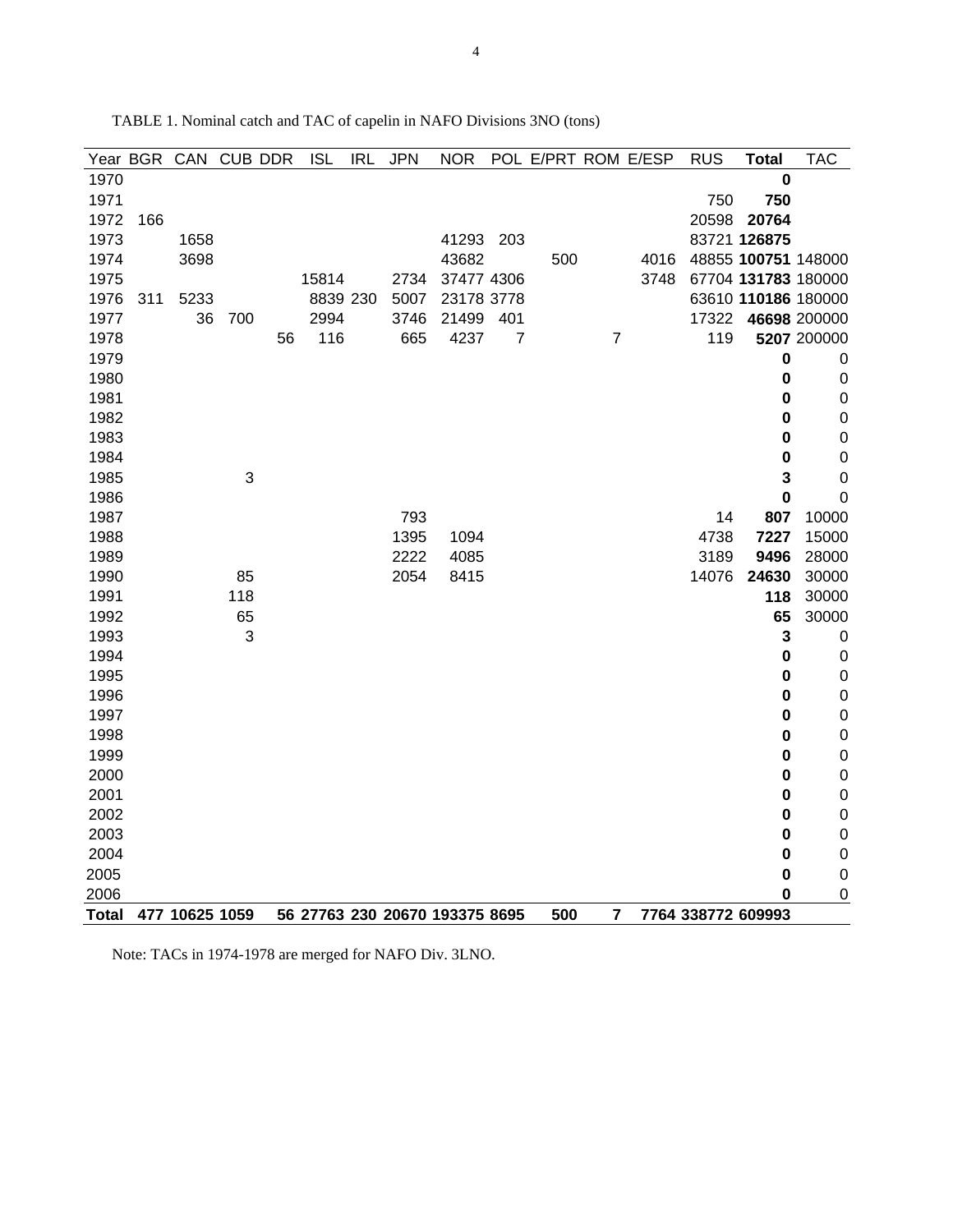| Year | USSR 3LNO Canada 3NO |     | Year |      | USSR 3LNO Canada 3NO |
|------|----------------------|-----|------|------|----------------------|
| 1975 | $1050*$              |     | 1985 | 2200 | 212                  |
| 1976 | 685*                 |     | 1986 | 1491 | 494                  |
| 1977 | $1000*$              |     | 1987 | 2161 | 229                  |
| 1978 | 310                  |     | 1988 | 3900 | 561                  |
| 1979 | 483                  |     | 1989 | 2455 | 28                   |
| 1980 | 0                    |     | 1990 | 3752 |                      |
| 1981 | 109                  | 223 | 1991 | 118  |                      |
| 1982 |                      | 419 | 1992 |      | 4                    |
| 1983 | 346                  | 219 | 1993 | 315  |                      |
| 1984 | 2880                 | 85  | 1994 | 83   |                      |

TABLE 2. Estimate of capelin stock according to the data of Russian and Canadian acoustic survey in 1975-1994 (thousand tons)

\* biomass of mature capelin in Divisions 3NO.



Fig. 1. 3NO capelin length series from spring surveys in 2005-2006.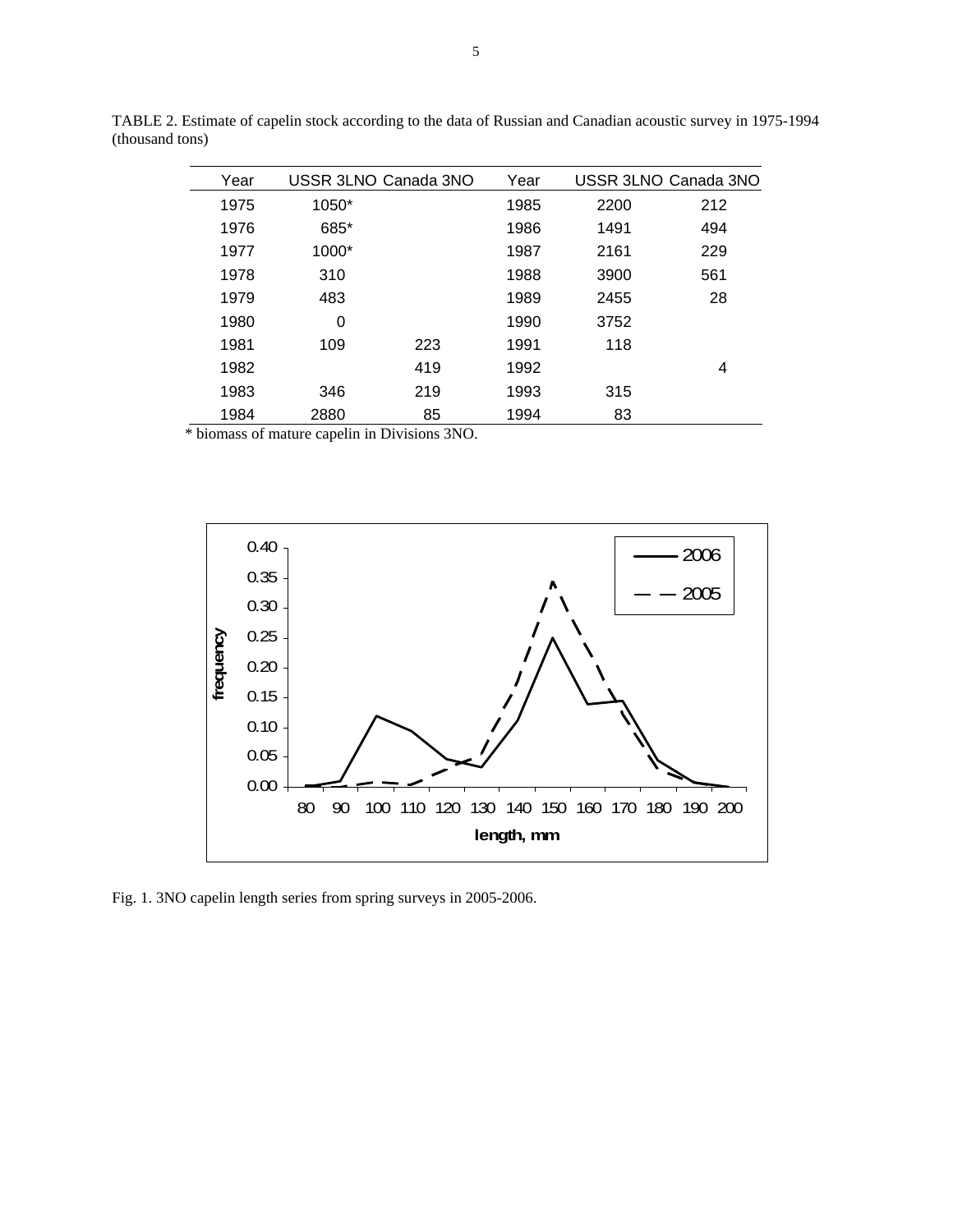

Fig. 2. Length composition of capelin on the spring survey data in 2005-2006.



Fig. 3. 3NO capelin length-weight relationship in 2005-2006.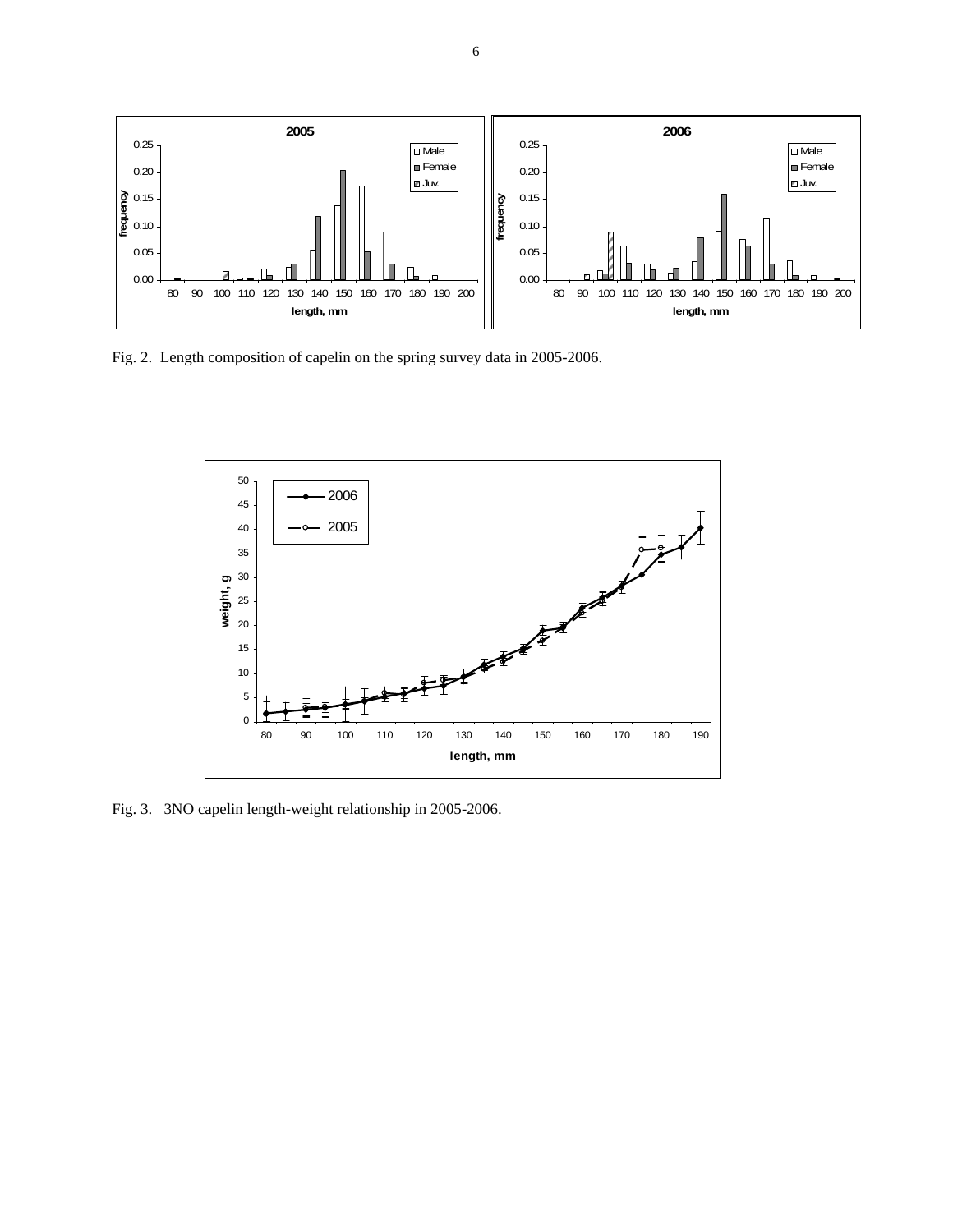

Fig. 4. 3NO capelin age-length relationship in 2005-2006.



Fig. 5. Estimates of trawl biomass of capelin in Div. 3NO according to the data of Canadian spring surveys conducted in 1996-2006.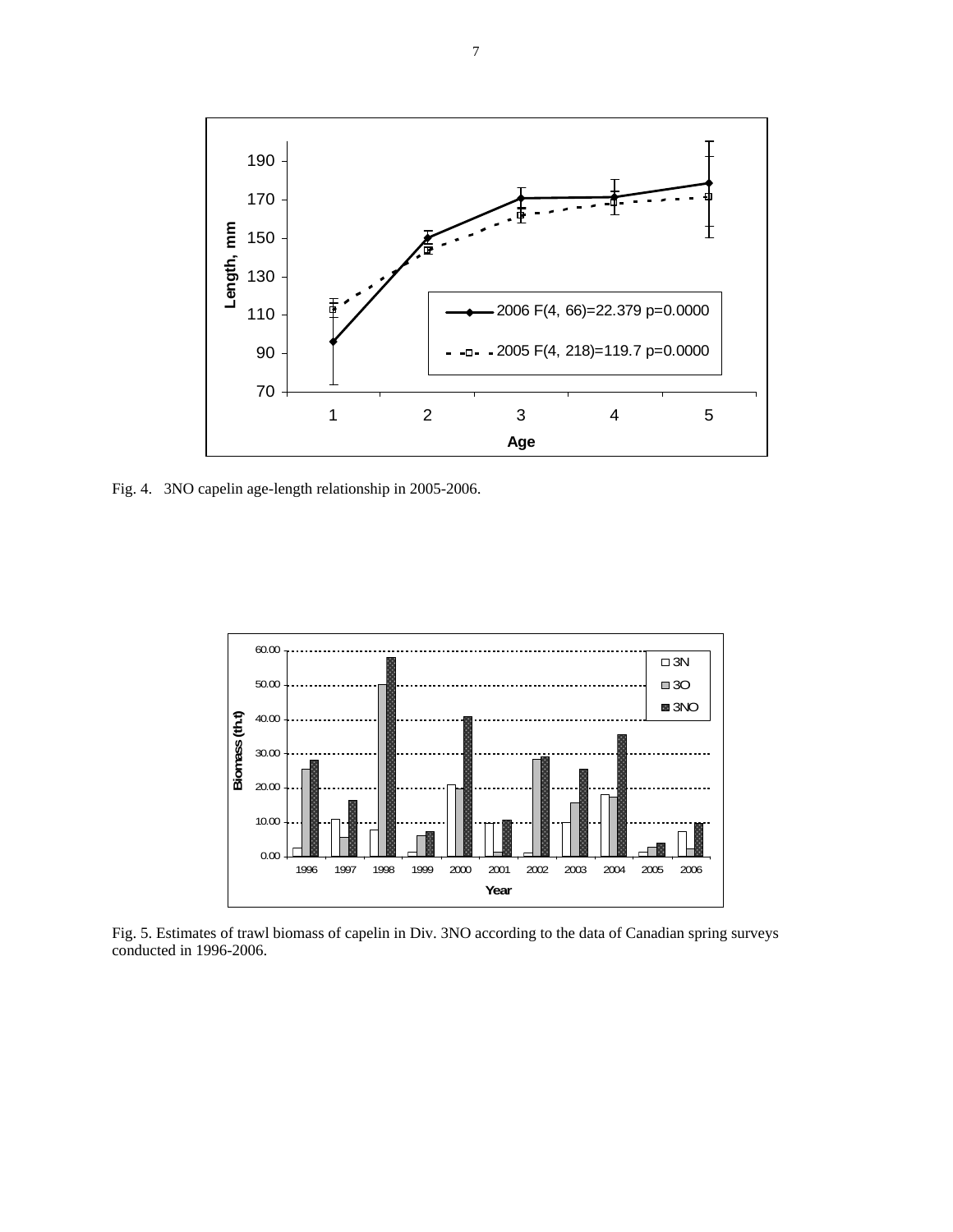

Fig. 6. Relative spring and fall survey biomass in 1996-2006.



Fig. 7. Average catch (t/km<sup>2</sup>) according to the data of Canadian spring surveys in Div. 3NO.